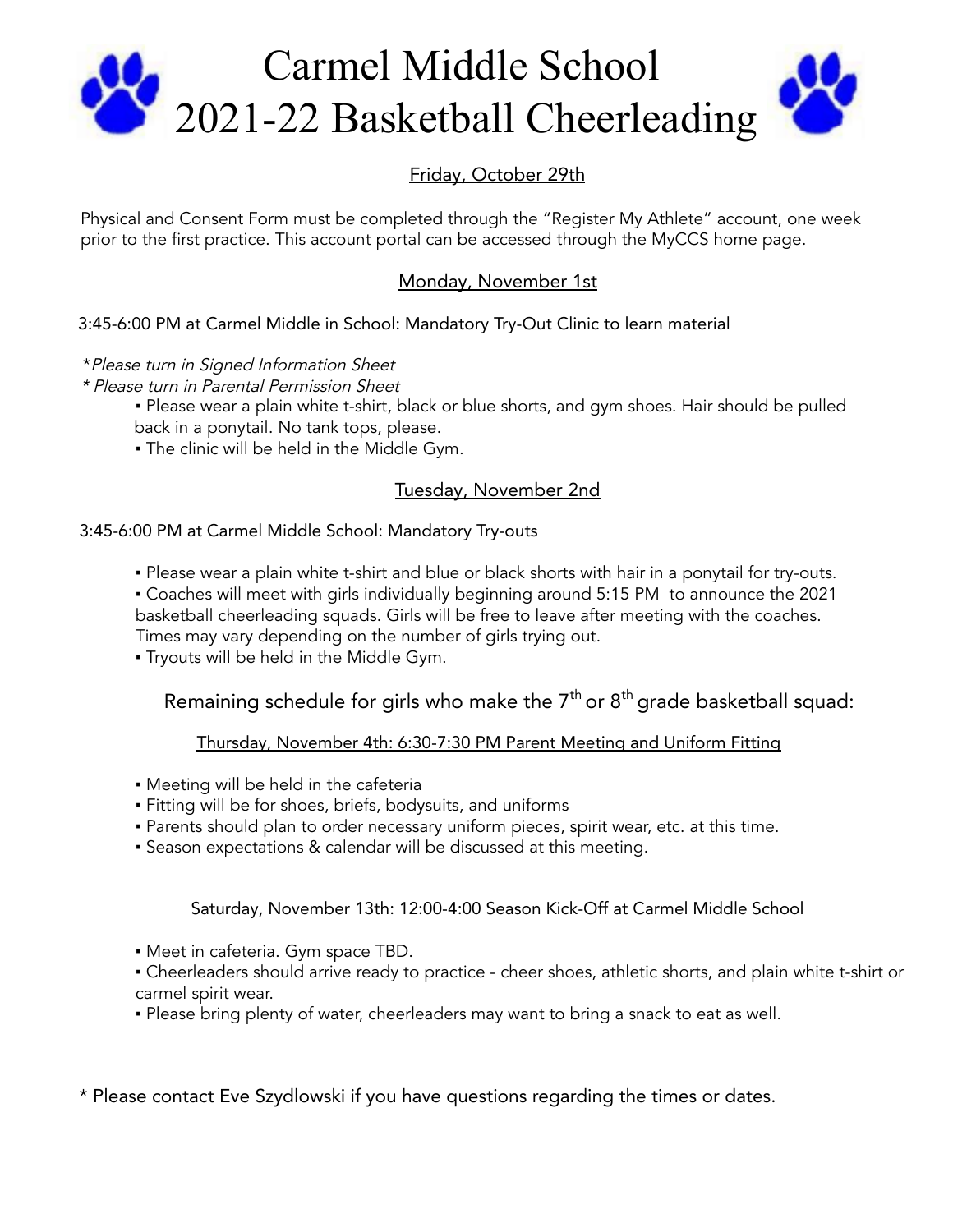Estimated Costs Practice Uniform- \$50.00 1 pair of Briefs- \$14.00 2 Bodysuits (one white, one blue)- \$25.00 each Shoes- \$54.00 Hairbow- \$9.00 Poms- \$25.00 Backpack (Optional)- \$45.00 3-Pack of Crew Socks (Optional)- \$13.00 Spiritwear- \$35.00 \* Girls with bodysuits, poms, and/or briefs in good condition may use them again this year. Approval must be given by the coach. Actual season costs subject to change.

### Basketball Cheerleading Season

In addition to cheering basketball, cheerleaders may be required to attend a volleyball game, tennis match, or cross country meet to show support.

The Carmel Middle School Cheer Program is a part of the Athletic Department. Therefore, ALL cheerleaders are subject to all policies in the Carmel Middle School Athletic Handbook for students and parents. In addition, the following rules and regulations apply:

- **Attendance at all home games and any selected away games is required.**
- A captain will be selected for each game. That cheerleader will provide an after-school snack for the squad, although parents may decide on another method of meal delivery. Captains will rotate for each game.
- Practices will be arranged by the coaches and will be held as needed. Practices will be held after school from 4:00-5:30. We will most likely practice 1-2 times per week, depending on the schedule of games. Unexcused absences may result in sitting the next scheduled game.
- Uniforms will be assigned at the beginning of the season. Each cheerleader is responsible for all pieces of their uniform. The entire uniform must be cleaned and returned at the agreed upon date at the end of the season.
- A cheerleader participating on a Carmel Middle School team may practice and compete with an outside all-star program or non-school team, provided the practices do not conflict with any scheduled games or practices for the middle school. Absences due to participating in non-school activities will be counted as an unexcused absence and the coach will assign an appropriate consequence. Please consult with outside programs before committing to Carmel Middle School Cheerleading.

Thank you for your interest in the Carmel Middle School Cheerleading Program! We are very excited for the upcoming school year and look forward to seeing you at tryouts. It is important for you to know how we view cheerleaders at the middle school level. As we see it, cheerleaders provide leadership, promote school spirit, enthusiasm, teamwork, and sportsmanship – win or lose.

7<sup>th</sup> grade Basketball Cheerleading Coach: Eve Szydlowski [eveszyd@gmail.com;](mailto:eveszyd@gmail.com) 317-385-3466

8<sup>th</sup> grade Basketball Cheerleading Coach: Stephanie Madl [smadl@ccs.k12.in.us](mailto:smadl@ccs.k12.in.us); 317-846-7331 ext. 6535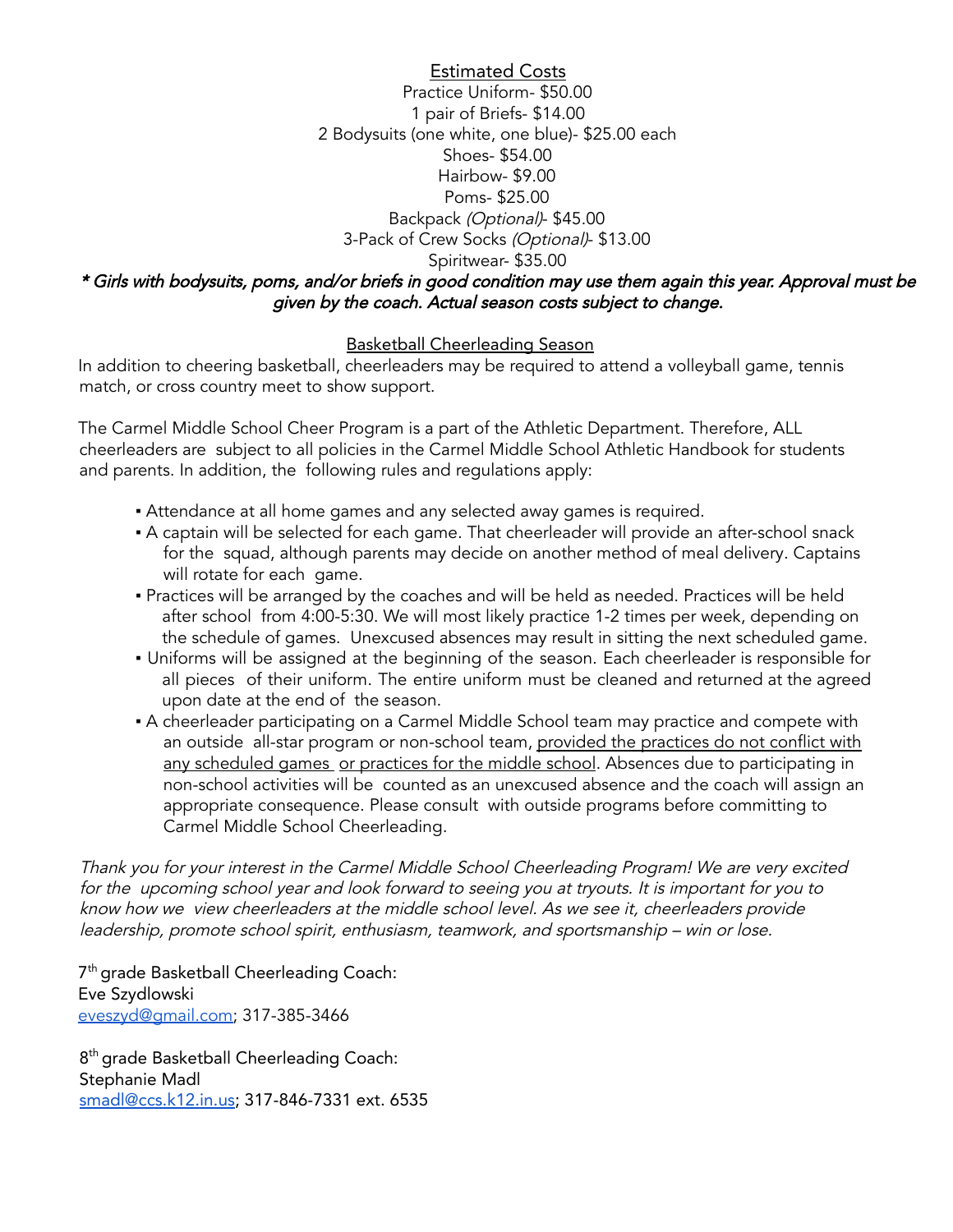# **Basketball Cheerleading Information Sheet**

To be turned in at try-outs. Do not turn into the main office.

| Grade: $\frac{1}{\sqrt{1-\frac{1}{2}}\cdot\frac{1}{2}}$ |                                          |               |
|---------------------------------------------------------|------------------------------------------|---------------|
|                                                         |                                          |               |
|                                                         | <b>Potential Cheerleader Information</b> |               |
|                                                         |                                          |               |
|                                                         |                                          |               |
|                                                         |                                          | *If available |

Potential cheerleaders will be scored by the Carmel Middle School coaches based on the following categories:

- Cheer
- Chant
- Sideline Dance
- Toe Touch
- **Jump of choice**
- Tumbling\*
- Attitude, coordination, improvement, spirit, enthusiasm, and poise

\*Tumbling is NOT a requirement to be a Carmel Middle School cheerleader

<sup>I</sup> have read the cheerleader's responsibilities and understand the privilege of being <sup>a</sup> Carmel Middle School cheerleader. <sup>I</sup> will abide by these rules and regulations and those of the Athletic Department if chosen for the <sup>2019</sup> football cheer squad. <sup>I</sup> understand that if <sup>I</sup> do not follow the rules <sup>I</sup> will receive consequences and may be suspended and or dropped from the cheerleading squad. <sup>I</sup> will cooperate fully with the coaches and all persons and organizations concerned to promote school spirit and good sportsmanship at Carmel Middle School. At times, whether at school or away from school or on social media, <sup>I</sup> will conduct myself in <sup>a</sup> manner that best represents the students and faculty at Carmel Middle School.

| Potential Cheerleader Signature: |  |  |
|----------------------------------|--|--|
|----------------------------------|--|--|

Potential Cheerleader Printed Name: \_\_\_\_\_\_\_\_\_\_\_\_\_\_\_\_\_\_\_\_\_\_\_\_\_\_\_\_\_\_\_\_\_\_\_\_\_\_\_\_\_\_\_\_\_\_\_\_\_\_\_\_\_